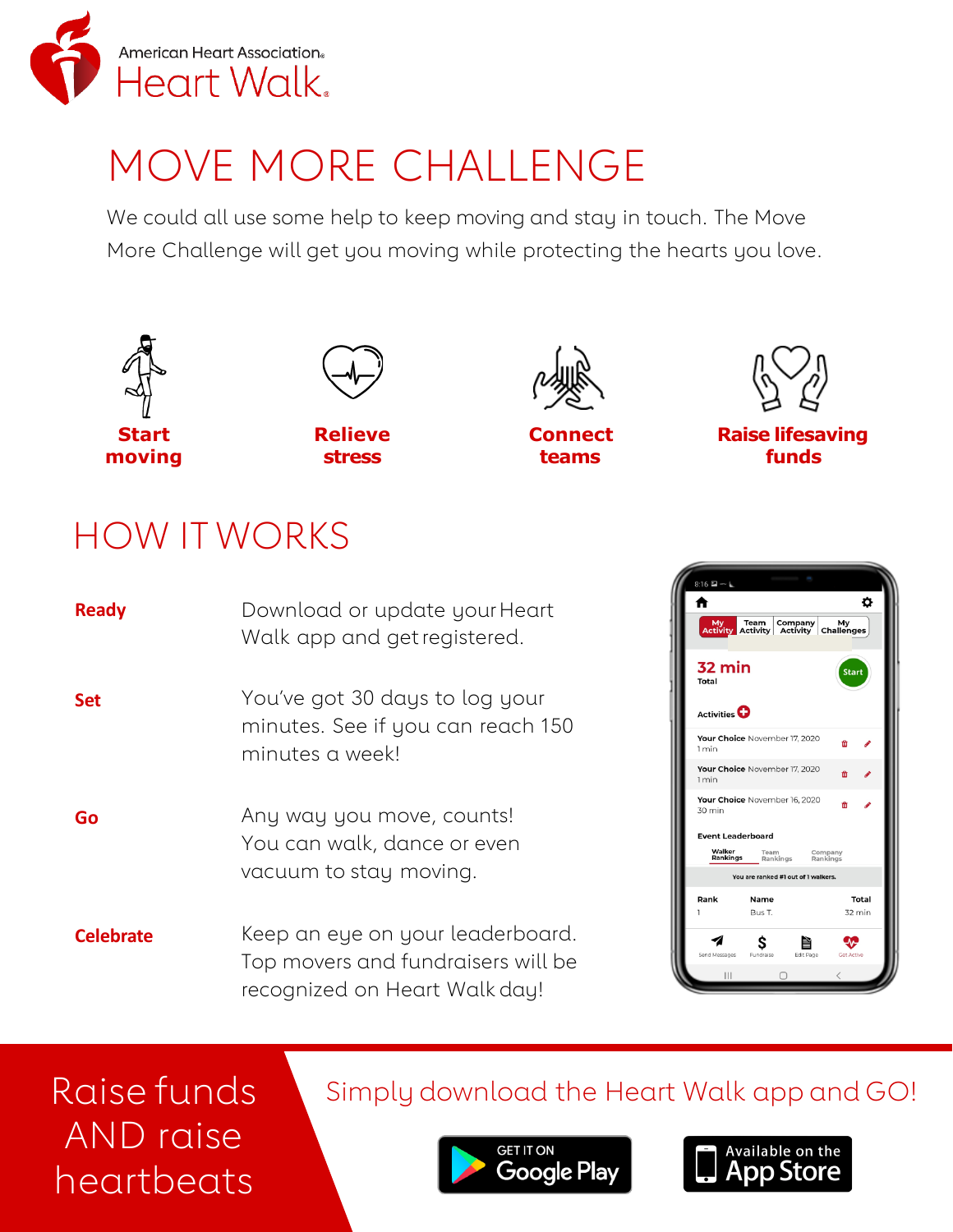

# TOP TIPS FOR A WINNING CHALLENGE

Make your company's Move More Challenge a BIGsuccess.



## Recruit Walkers

Make sure all your coaches and walkers are recruited before the Move More Challenge begins and they have downloaded the Heart Walkapp so their minutes count!



## Set the Goal

Rack up the minutes with a company goal. The AHA recommends 150 minutes per week. Imagine how many hours of heart-healthy activity you can accomplish together!



### Make a Match

Inspire your teams to move more with a company Movement Match, like \$1 for every hour of movement.



### Spread the Word

Get everyone in the game! Teams can get healthier together AND stay connected.



## Start at theTop

Sign up your CEO and other executives. If your company leaders are in, your employees are more likely to be in too.

## Cheer ThemOn



Send a weekly email to congratulate all your walkers and update them as your company climbs the leaderboad. (And watch everyone's competitive spirit come out!)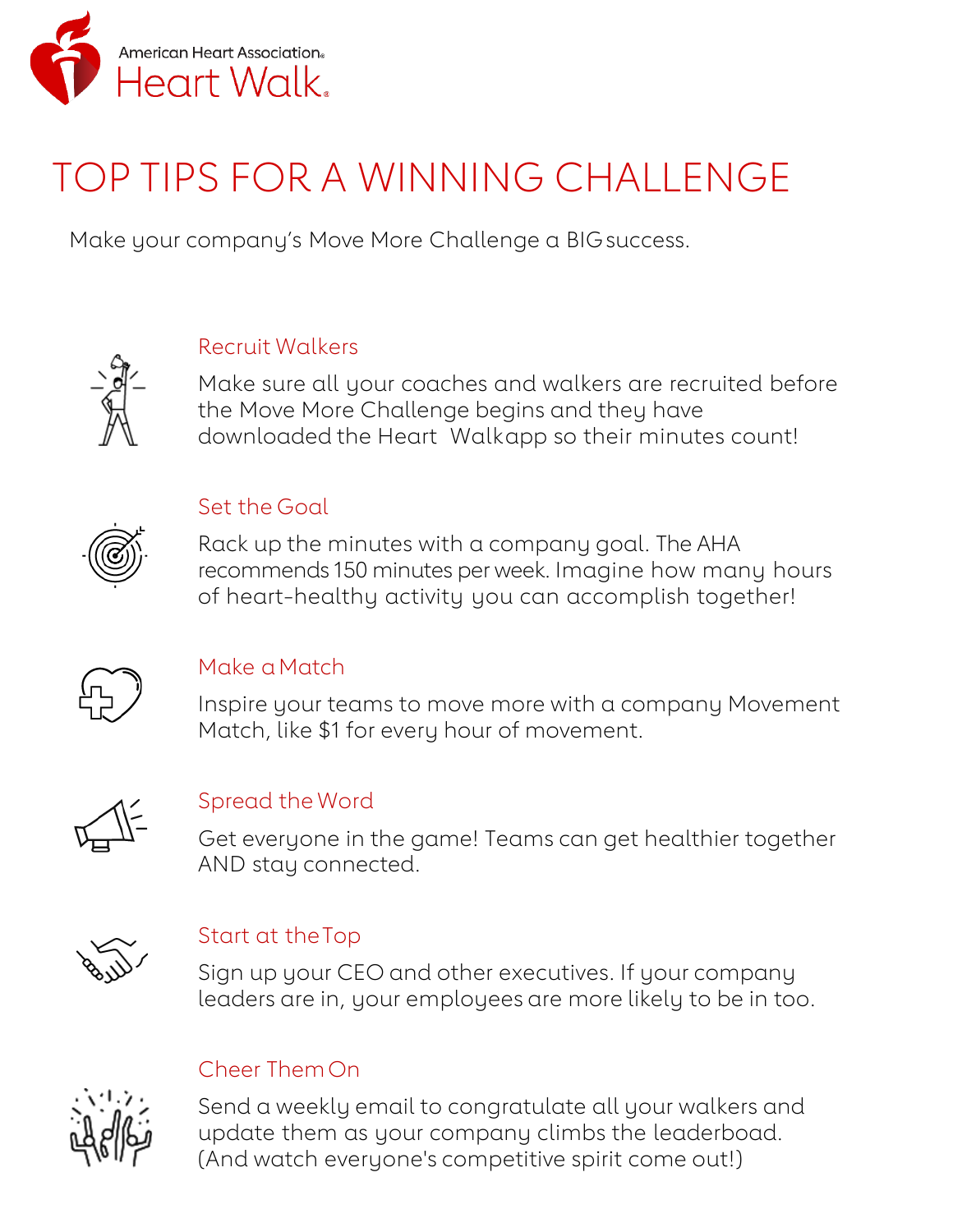

## Heart Walk Activity Tracker

NEW! The Heart Walk app now has the ability to track your minutes right from your phone during the Heart Walk Move More Challenge! The tracker icon will show up 30 days before your event, once you follow the instructions below it will be available through the day of your Walk!



Connecting Apple or Android Device with Apple Health, Google Fit or Strava

#### Apple Google Strava Click on Apple Health Click on Google Health Click on Connect with Strava $\overline{\phantom{0}}$ \$0 \$4,000 **My Progress Get Active** My Team Progress My Activity  $\$0$ \$4,000 Get moving for your health and for the<br>Walk! Connect to your preferred healt!  $$0$ <br>Raised \$1,000 My Team Progress My Activity  $$0$ \$1,000 Get moving for your health and for the Walk!<br>Connect to your preferred health app below: **My Activity** Get moving for your health and for the Walk!<br>Connect to your preferred health app below: **My Achievement Badges** ou do not have any badges yet My Achievement Badges lo not have any badges yet  $\mathsf{s}$  $\mathbb{R}$   $\mathbb{Z}$   $\mathbb{Z}$  $\mathbf{a}$ Ś  $\mathop{\rm III}$  $\circ$ *Android users may be required to download GoogleFit.*